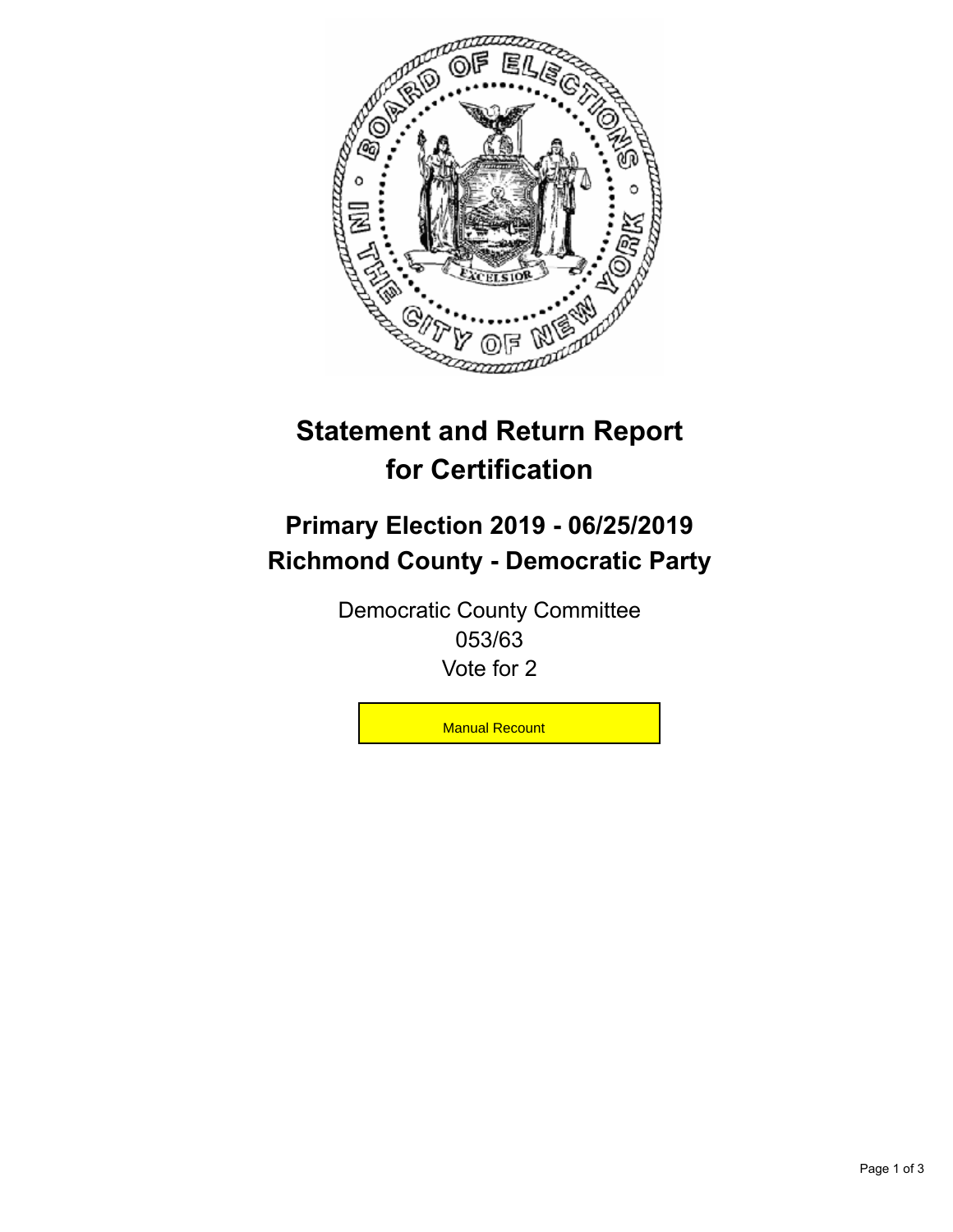

## **Assembly District 63**

| <b>PUBLIC COUNTER</b>                                    | 5 |
|----------------------------------------------------------|---|
| <b>MANUALLY COUNTED EMERGENCY</b>                        | 0 |
| ABSENTEE / MILITARY                                      | 3 |
| <b>AFFIDAVIT</b>                                         | 0 |
| <b>Total Ballots</b>                                     | 8 |
| Less - Inapplicable Federal/Special Presidential Ballots | 0 |
| <b>Total Applicable Ballots</b>                          | 8 |
| <b>JESSE BRAMBLE</b>                                     |   |
| DANIEL J. CASSELLA                                       | 4 |
| DAVID COLEMAN                                            | 2 |
| <b>Total Votes</b>                                       |   |
| Unrecorded                                               | 9 |